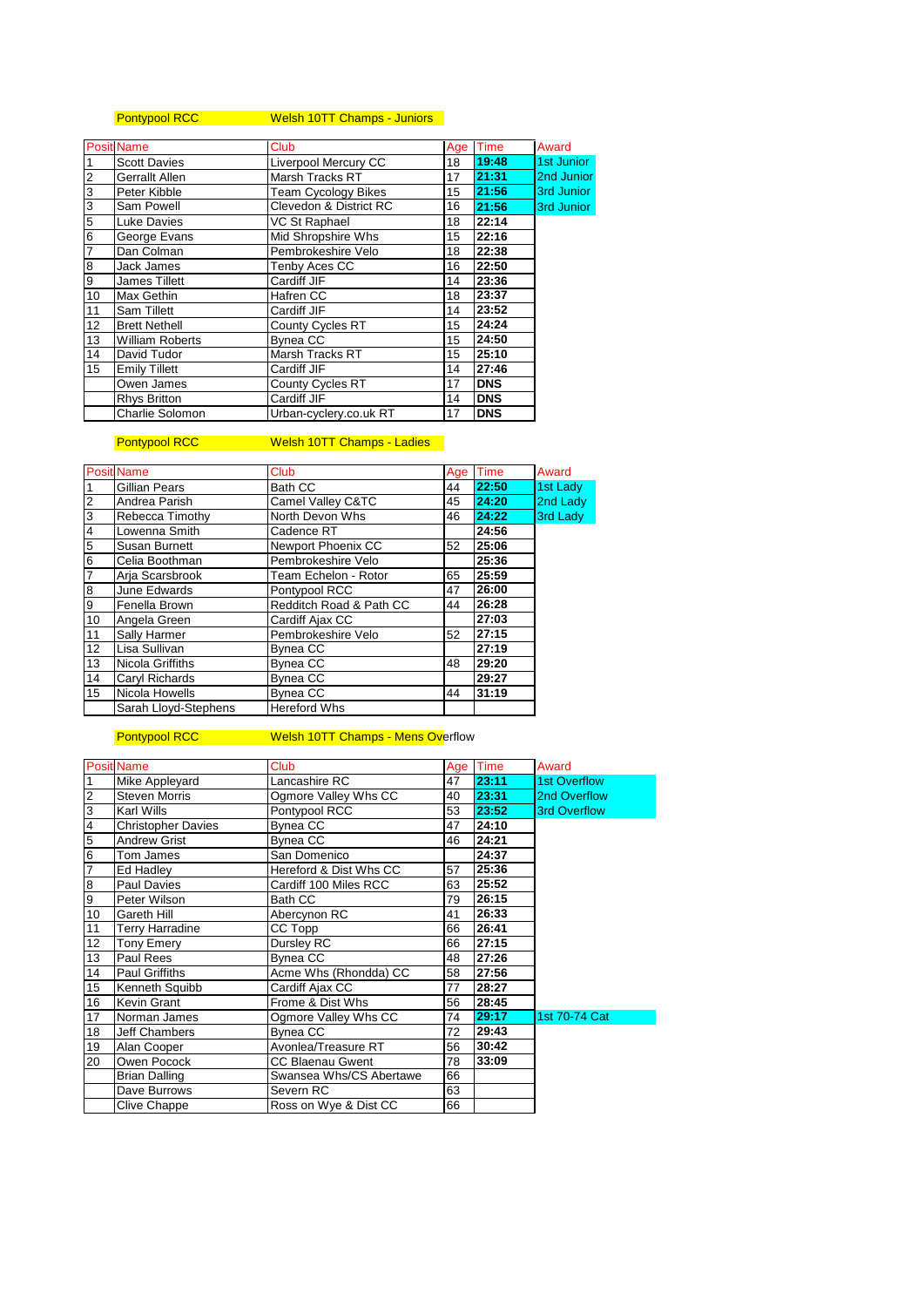|                | <b>Posit Name</b>       | Club                           |    | Age Time | Award                   |
|----------------|-------------------------|--------------------------------|----|----------|-------------------------|
|                | <b>Pontypool RCC</b>    | Welsh 10TT Champs - Mens Event |    |          |                         |
|                |                         |                                |    |          |                         |
|                | <b>Posit Name</b>       | Club                           |    | Age Time | Award                   |
| 1              | <b>Ben Anstie</b>       | <b>Team Cycology Bikes</b>     |    | 19:42    | 1st                     |
| $\overline{2}$ | <b>Rob Pears</b>        | <b>Bath CC</b>                 | 50 | 19:47    | 2nd                     |
| 3              | <b>Kieron Davies</b>    | <b>Bynea CC</b>                |    | 20:00    | 3rd                     |
| 4              | Justyn Cannon           | <b>RAF CA</b>                  |    | 20:09    |                         |
| 5              | Luke Dix                | Cardiff JIF                    |    | 20:16    |                         |
| 6              | Tom Ward                | Team Echelon - Rotor           |    | 20:21    |                         |
| 7              | Andrew Butcher          | Cwmcarn Paragon RC             |    | 20:30    | 1st Team                |
| 8              | Luke Cornish            | West Wales CRT                 |    | 20:36    |                         |
| 9              | <b>Ben Simmons</b>      | <b>Team Wiggle</b>             |    | 20:40    |                         |
| 10             | Derek Smetham           | Dursley RC                     | 44 | 20:41    | 1st 40-44 Cat           |
| 11             | Paul Gamlin             | Avonlea/Treasure RT            | 41 | 20:44    |                         |
| 12             | Jeremy Pile             | VC Sevale (Malvern)            |    | 20:46    |                         |
| 13             | Paul Merryweather       | <b>Bristol RC</b>              |    | 20:50    |                         |
| 14             | Graeme Boswell          | Cardiff Ajax CC                |    | 20:52    |                         |
| 15             | <b>Earl Smith</b>       | <b>Cycle Coaching Wales RT</b> | 42 | 20:55    |                         |
| 16             | <b>Ben Phillips</b>     | <b>Bynea CC</b>                |    | 20:57    |                         |
| 17             | <b>Steven Powell</b>    | Cwmcarn Paragon RC             |    | 20:58    | 1st Team                |
| 18             | David Griffiths         | Glasgow Whs                    |    | 21:00    |                         |
| 18             | Simon Wix               | Evesham & Dist Whs             | 50 | 21:00    | 1st 50-54 Cat (wins on  |
| 20             | Lyn Jones               | <b>EC Cycles</b>               | 40 | 21:09    |                         |
| 21             | <b>Andrew Stokoe</b>    | Cwmcarn Paragon RC             |    | 21:11    | 1st Team                |
| 22             | Dewi Hughes             | Ystwyth CC                     |    | 21:15    |                         |
| 23             | Colin Wallace           | Merthyr CC                     | 50 | 21:27    |                         |
| 24             | <b>Courtney Rowe</b>    | Cardiff JIF                    | 52 | 21:29    |                         |
| 25             | Anthony Jones           | Towy Racing CC                 | 40 | 21:30    |                         |
| 26             | <b>Matthew Nicholls</b> | Walsall Roads CC               |    | 21:34    |                         |
| 26             | Darran Carpenter        | Cwmcarn Paragon RC             |    | 21:34    |                         |
| 28             | <b>Richard Wilder</b>   | San Domenico                   | 40 | 21:35    |                         |
| 29             | <b>Will Jenkins</b>     | Pembrokeshire Velo             | 40 | 21:37    |                         |
| 30             | <b>Steven Bennett</b>   | Acme Whs (Rhondda) CC          | 40 | 21:42    |                         |
| 31             | David Brice             | <b>Bynea CC</b>                | 52 | 21:46    |                         |
| 32             | Nick Green              | Stratford CC                   | 47 | 21:50    | 1st 45-49 Cat           |
| 32             | <b>Michael Portlock</b> | <b>EC Cycles</b>               | 43 | 21:50    |                         |
| 34             | <b>Emyr Griffiths</b>   | <b>Bynea CC</b>                | 46 | 21:53    |                         |
| 34             | <b>Gareth Rees</b>      | Cwmcarn Paragon RC             |    | 21:53    |                         |
| 36             | Alex Brace              | West Wales CRT                 |    | 21:55    |                         |
| 37             | <b>Toby Hopper</b>      | Cardiff Ajax CC                |    | 21:56    |                         |
| 37             | <b>Michael Amery</b>    | VC Sevale (Malvern)            | 55 | 21:56    | 1st 55-59 Cat           |
| 39             | <b>Arwel Davies</b>     | <b>Bynea CC</b>                | 40 | 21:57    |                         |
| 40             | Julian Harper           | Exe Velo CC                    | 44 | 21:58    |                         |
| 40             | Robert Dyde             | Pembrokeshire Velo             |    | 21:58    |                         |
| 42             | <b>Rick Johnston</b>    | Northover VT                   | 62 | 22:00    | 1st Vet on Std (wins or |
| 43             | <b>Richard Barker</b>   | Pembrokeshire Velo             |    | 22:01    |                         |
| 44             | <b>Anthony Cowdry</b>   | Porth & Dist CC                |    | 22:02    |                         |
| 45             | Dan Taylor              | Acme Whs (Rhondda) CC          |    | 22:03    |                         |
| 46             | Paul Lambert            | Chippenham & Dist Whs          | 47 | 22:09    |                         |
| 47             | Leon Boulton            | Bath CC                        |    | 22:13    |                         |
| 48             | Richard Lawton          | Newport Phoenix CC             | 59 | 22:14    |                         |
| 49             | James Griffiths         | <b>Ludlow CC</b>               | 40 | 22:18    |                         |
| 50             | Simon Geary             | Hereford & Dist Whs CC         | 41 | 22:19    |                         |
| 51             | Max Hale                | Ystwyth CC                     |    | 22:25    |                         |
| 52             | <b>Wayne Dudley</b>     | Pontypool RCC                  | 51 | 22:26    |                         |
| 53             | Mark Hiddlestone        | <b>Team Tredz</b>              | 40 | 22:27    |                         |
| 54             | Derek Dowdeswell        | Gloucester City CC             | 59 | 22:28    |                         |
| 55             | Paul Colman             | Pembrokeshire Velo             | 52 | 22:29    |                         |
| 55             | Robert Jones            | Ogmore Valley Whs CC           |    | 22:29    |                         |
| 57             | <b>Richard Hopkins</b>  | Cwmcarn Paragon RC             | 42 | 22:31    |                         |
| 58             | <b>Andrew Derrick</b>   | Severn RC                      |    | 22:32    |                         |
| 59             | Neale Lewis             | Acme Whs (Rhondda) CC          | 41 | 22:40    |                         |
| 60             | David Evans             | Worcester St Johns CC          | 56 | 22:42    |                         |
| 60             | <b>Steven Madeley</b>   | Ogmore Valley Whs CC           | 52 | 22:42    |                         |
| 62             | Paul Cannon             | Porth & Dist CC                | 61 | 22:47    | 1st 60-64 Cat (wins on  |
| 63             | Peter Ackroyd           | Cheltenham & County CC         | 55 | 22:48    |                         |
| 64             | Paul Jones              | Ystwyth CC                     |    | 22:54    |                         |
| 64             | Gavin Jones             | CC Topp                        |    | 22:54    |                         |
|                |                         |                                |    |          |                         |